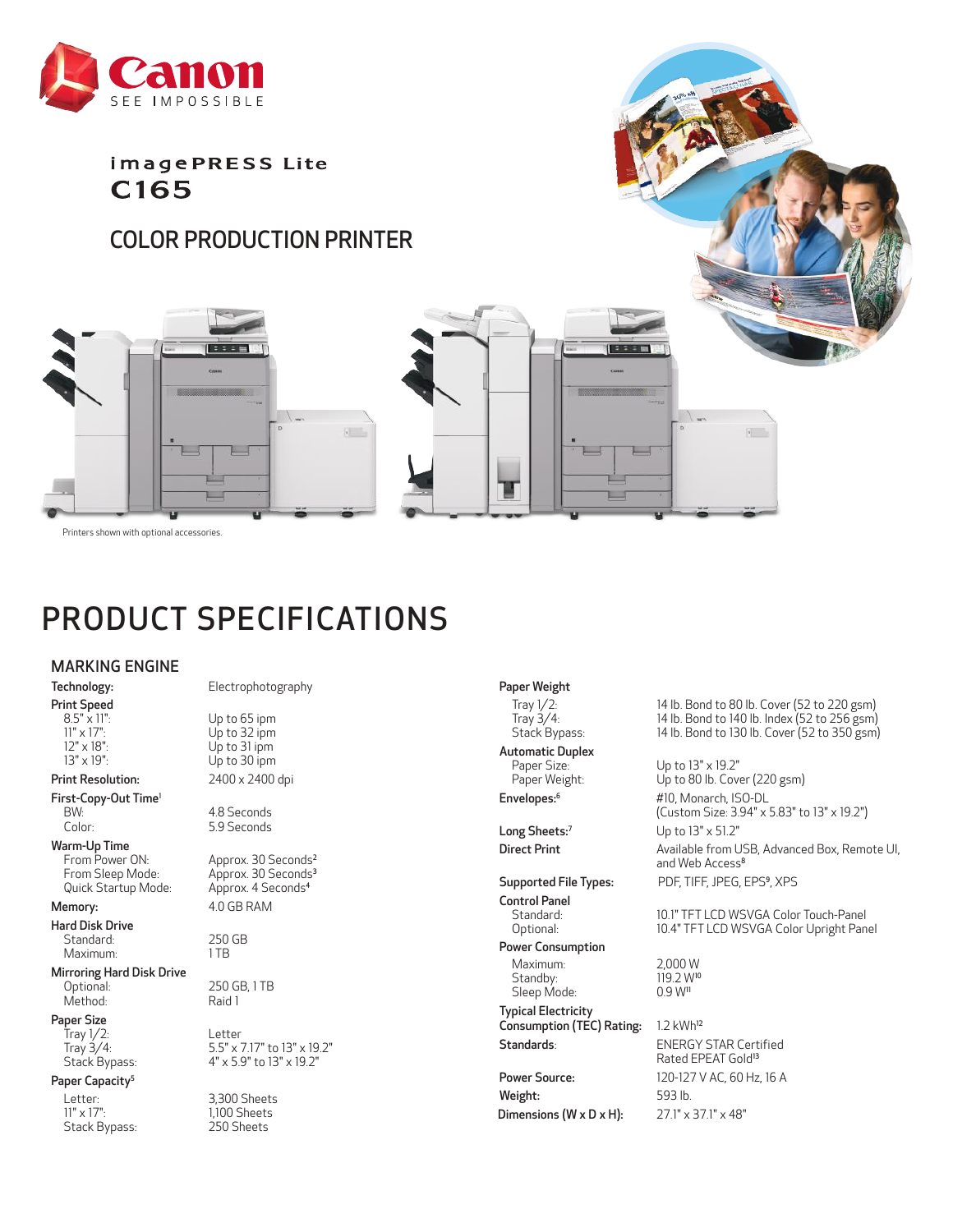## imagePRESS Lite C165 PRODUCT SPECIFICATIONS (Continued)

| <b>SCANNING</b>                                                                                                                                    |                                                                                                                                                                                                                                                                                                                                                                           |                                                   |
|----------------------------------------------------------------------------------------------------------------------------------------------------|---------------------------------------------------------------------------------------------------------------------------------------------------------------------------------------------------------------------------------------------------------------------------------------------------------------------------------------------------------------------------|---------------------------------------------------|
| Type:                                                                                                                                              | Color Platen and Single-Pass Duplexing<br>Automatic Document Feeder                                                                                                                                                                                                                                                                                                       | Group                                             |
| Document Feeder<br>Paper Capacity: <sup>5</sup><br><b>Supported Media Sizes:</b>                                                                   | 300 Sheets<br>11" x 17", Legal, Letter, Letter-R, Statement,<br>Statement-R, Custom Size (5" x 5.5" to 12" x 17")                                                                                                                                                                                                                                                         | Seque<br>Memc<br>Fax Fe                           |
| Supported Media Weights<br>BW Original:<br>CL Original:                                                                                            | 13 lb. Bond to 80 lb. Cover (50 to 220 gsm)<br>17 lb. Bond to 80 lb. Cover (64 to 220 gsm)                                                                                                                                                                                                                                                                                |                                                   |
| Platen Acceptable Originals:                                                                                                                       | Sheet, Book, 3-Dimensional Objects<br>(Height: Up to 2"; Weight: up to 4.4 lb.)                                                                                                                                                                                                                                                                                           |                                                   |
| Pull Scan:                                                                                                                                         | Color Network ScanGear2 for both Twain<br>and WIA                                                                                                                                                                                                                                                                                                                         | <b>SECI</b><br>Authe                              |
| Scan Resolution (dpi):                                                                                                                             | 600 x 600, 400 x 400, 300 x 300, 200 x 400,<br>200 x 200, 200 x 100, 150 x 150, 100 x 100                                                                                                                                                                                                                                                                                 | Sta                                               |
| Scan Speed: <sup>14</sup><br>Single-Sided<br>Scanning (BW):<br>Single-Sided<br>Scanning (Color):<br>Double-Sided<br>Scanning (BW):<br>Double-Sided | $120$ ipm<br>$120$ ipm<br>240 ipm                                                                                                                                                                                                                                                                                                                                         | Opt<br>Data<br>Sta                                |
| Scanning (Color):                                                                                                                                  | $220$ ipm                                                                                                                                                                                                                                                                                                                                                                 | Opt                                               |
| <b>SEND</b><br>Destination:                                                                                                                        | Email/Internet Fax (SMTP), SMB v3.0, FTP,<br>WebDAV, Mail Box, Super G3 Fax (Optional),<br>IP Fax (Optional)                                                                                                                                                                                                                                                              | Netwo                                             |
| <b>Color Mode:</b>                                                                                                                                 | Automatic-Color Select (Full Color/Grayscale),<br>Automatic-Color Select (Full Color/Black and<br>White), Full Color, Grayscale, and Black and White                                                                                                                                                                                                                      | Sta                                               |
| <b>Address Book:</b>                                                                                                                               | LDAP (2,000)/Local (1,600)/Speed dial (200)                                                                                                                                                                                                                                                                                                                               |                                                   |
| Send Resolution (dpi):                                                                                                                             | 600 x 600, 400 x 400, 300 x 300, 200 x 400,<br>200 x 200, 200 x 100, 150 x 150, 100 x 100                                                                                                                                                                                                                                                                                 | Docur<br>Sta                                      |
| <b>Communication Protocol</b><br>File:                                                                                                             | FTP (TCP/IP), SMB v3.0, WebDAV                                                                                                                                                                                                                                                                                                                                            |                                                   |
| Email:                                                                                                                                             | SMTP, POP3                                                                                                                                                                                                                                                                                                                                                                |                                                   |
| <b>File Format</b>                                                                                                                                 |                                                                                                                                                                                                                                                                                                                                                                           | Opt                                               |
| Standard:                                                                                                                                          | TIFF, JPEG, PDF (Encrypted, Compact,<br>Searchable, Apply Policy, Optimize for Web,<br>PDF A/1-b, Limited Color, Device Signature),<br>XPS (Compact, Searchable, Device Signature),<br>Office Open XML (PowerPoint, Word)                                                                                                                                                 | INPL<br>Lette<br>Paper                            |
| Optional:                                                                                                                                          | PDF (Trace & Smooth, User Signature),<br>XPS (User Signature)                                                                                                                                                                                                                                                                                                             | Paper<br>Paper                                    |
| <b>Universal Send Features:</b>                                                                                                                    | Original Type Selection, Two-sided Original,<br>Book to Two Pages, Different-size Originals,<br>Density Adjustment, Sharpness, Copy Ratio,<br>Erase Frame, Job Build, Delayed Send, Preview,<br>Job Done Notice, File Name, Subject/Message,<br>Reply-to, Email Priority, TX Report, Original<br>Content Orientation, Skip Blank Pages, Detect<br>Feeder Multi Sheet Feed | Power<br>Weigh<br>Dimer<br>POD.<br>Paper<br>Paper |
| <b>FAX (OPTIONAL)</b>                                                                                                                              |                                                                                                                                                                                                                                                                                                                                                                           | Paper<br>Envel                                    |
| Maximum Number of                                                                                                                                  |                                                                                                                                                                                                                                                                                                                                                                           | Power                                             |
| <b>Connection Lines:</b><br><b>Modem Speed</b>                                                                                                     | 1                                                                                                                                                                                                                                                                                                                                                                         | Weigh                                             |
| Super G3:<br>G3:                                                                                                                                   | 33.6 Kbps<br>14.4 Kbps                                                                                                                                                                                                                                                                                                                                                    | Dimer<br>Long                                     |
| <b>Compression Method:</b>                                                                                                                         | MH, MR, MMR, JBIG                                                                                                                                                                                                                                                                                                                                                         | Paper                                             |
| Resolution (dpi):                                                                                                                                  | 400 x 400, 200 x 400, 200 x 200, 200 x 100                                                                                                                                                                                                                                                                                                                                | Paper                                             |
| Sending/Recording Size:                                                                                                                            | Statement-R to 11" x 17"                                                                                                                                                                                                                                                                                                                                                  | Paper                                             |
| Fax Memory:                                                                                                                                        | Up to 30,000 Pages                                                                                                                                                                                                                                                                                                                                                        | Envel                                             |
| <b>Speed Dials:</b>                                                                                                                                | Max. 200                                                                                                                                                                                                                                                                                                                                                                  | Weigh                                             |

| <b>Group Dials/Destinations:</b><br><b>Sequential Broadcast:</b><br>Memory Backup:<br><b>Fax Features:</b> | Max. 199 Dials<br>Max. 256 Addresses<br>Yes<br>Original Type Selection, Two-sided Original, Book<br>to Two Pages, Different-size Originals, Density<br>for Scanning, Sharpness, Copy Ratio, Erase<br>Frame, Job Build, Sender's Name (TTI), Select<br>Line, Selecting the Telephone Line, Direct Send,<br>Delayed Send, Preview, Job Done Notice, TX<br>Report, Detect Feeder Multi Sheet Feed |
|------------------------------------------------------------------------------------------------------------|------------------------------------------------------------------------------------------------------------------------------------------------------------------------------------------------------------------------------------------------------------------------------------------------------------------------------------------------------------------------------------------------|
| <b>SECURITY</b>                                                                                            |                                                                                                                                                                                                                                                                                                                                                                                                |
| Authentication                                                                                             |                                                                                                                                                                                                                                                                                                                                                                                                |
| Standard:                                                                                                  | Universal Log-in Manager, uniFLOW Online<br>Express, 11 User Authentication, Department ID<br>Authentication, Access Management System,<br>Device and Function Level Log-in                                                                                                                                                                                                                    |
| Optional:                                                                                                  | uniFLOW                                                                                                                                                                                                                                                                                                                                                                                        |
| Data                                                                                                       |                                                                                                                                                                                                                                                                                                                                                                                                |
| Standard:                                                                                                  | Trusted Platform Module (TPM), Hard Disk<br>Password Lock, Hard Disk Drive Erase,<br>Mail Box Password Protection, Hard Disk Drive<br>Encryption (FIPS140-2 Validated), Verify System<br>at Startup, McAfee Embedded Control <sup>is</sup>                                                                                                                                                     |
| Optional:                                                                                                  | Hard Disk Drive Mirroring, Hard Disk Drive<br>removal, IEEE 2600.2 Common Criteria<br>Certification, Data Loss Prevention<br>(Requires uniFLOW)                                                                                                                                                                                                                                                |
| <b>Network</b>                                                                                             |                                                                                                                                                                                                                                                                                                                                                                                                |
| Standard:                                                                                                  | Encrypted Secure Print, IP/Mac Address<br>Filtering, IPsec, TLS Encrypted Communication,<br>SNMP V3.0, IEEE 802.1X, IPv6, SMTP<br>Authentication, POP Authentication before<br>SMTP, S/MIME, SIEM Integration                                                                                                                                                                                  |
| Document                                                                                                   |                                                                                                                                                                                                                                                                                                                                                                                                |
| Standard:                                                                                                  | Secure Watermark, Secure Print, Forced Hold<br>Printing, Adobe LiveCycle Rights Management<br>ES2.5 Integration, Encrypted PDF, Encrypted<br>Secure Print, Device Signature                                                                                                                                                                                                                    |
| Optional:                                                                                                  | User Signatures, Document Scan Lock                                                                                                                                                                                                                                                                                                                                                            |

### INPUT ACCESSORIES

#### Letter Paper Deck Unit-E1

| Paper Capacity: <sup>5</sup>          | Up to 3,500 Sheets                           |
|---------------------------------------|----------------------------------------------|
| Paper Size:                           | Letter                                       |
| Paper Weight:                         | 14 lb. Bond to 140 lb. Index (52 to 256 gsm) |
| <b>Power Source:</b>                  | From the Main Engine                         |
| Weight:                               | 75 lb.                                       |
| Dimensions ( $W \times D \times H$ ): | $13.4" \times 24.9" \times 22.5"$            |
|                                       |                                              |

# POD Deck Lite-C1<br>Paper Capacity:<sup>5</sup>

Weight: 168 lb. Dimensions (W x D x H): 25.9" x 27.0" x 22.6"

### Long Sheet Tray-B1

Paper Capacity: 1 Sheet Paper Size:  $4" \times 5.83"$  to 13"  $\times 51.2"$ Envelopes: 4" x 5.83" to 13" x 19.2" Weight: 2 lb. Dimensions (W x D x H): 85.6" x 56.1" x 56.1"

Up to 3,500 Sheets Paper Size: 5.5" x 5.83" to 13" x 19.2" Paper Weight: 14 lb. Bond to 130 lb. Cover (52 to 350 gsm) Envelopes: 5.5" x 5.83" to 13" x 19.2" Power Source: 120-127 V, 60 Hz, 2.2 A

Paper Weight: 17 lb. Bond to 130 lb. Cover (64 to 350 gsm)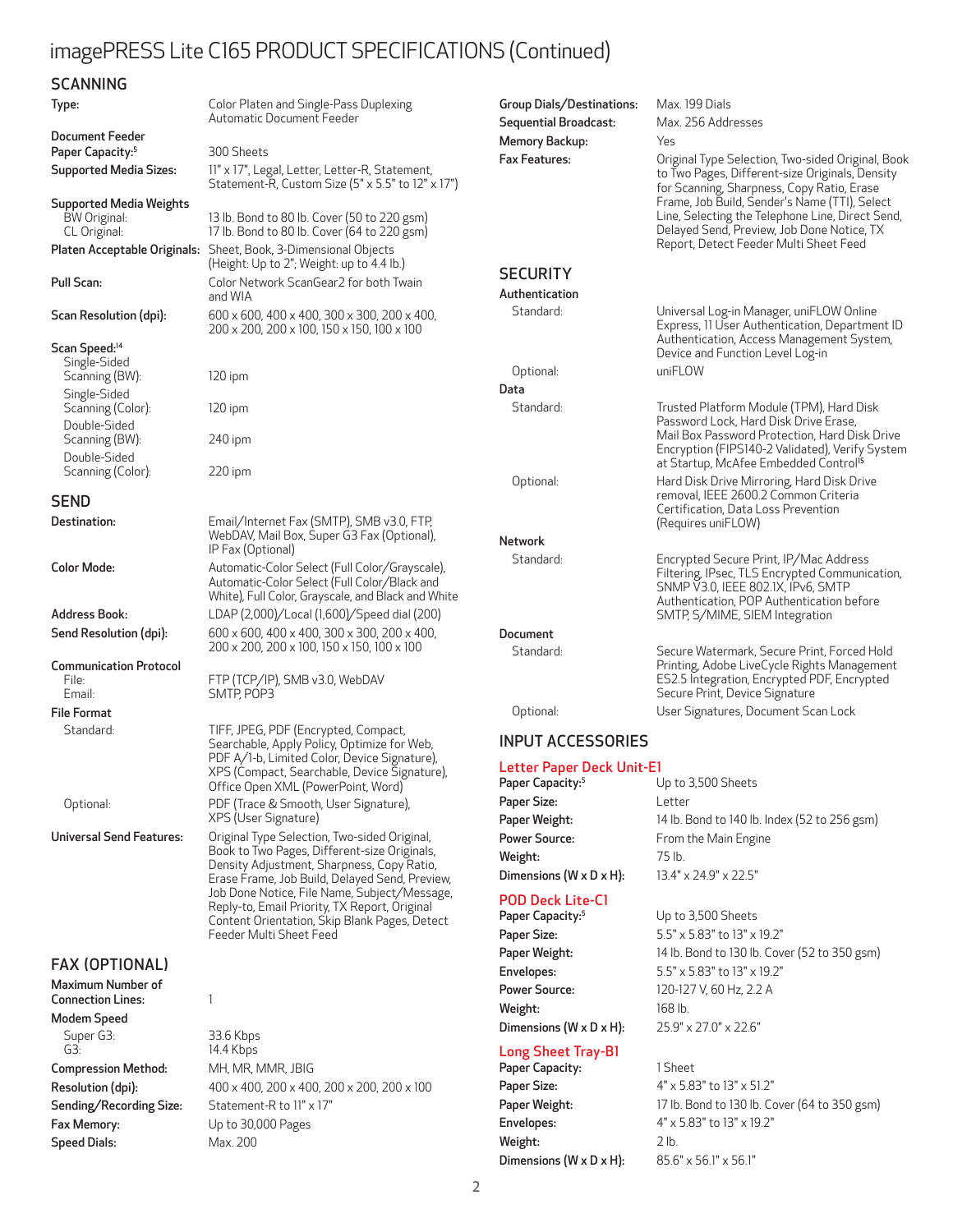## imagePRESS Lite C165 PRODUCT SPECIFICATIONS (Continued)

### FINISHING ACCESSORIES

#### Copy Tray-R2

Weight: 2.6 lb.

Paper Capacity:<sup>5</sup> Up to 250 Sheets Paper Size: 14 lb. Bond to 130 lb. Cover (52 to 350 gsm) Paper Weight: 4" x 5.83" to 13" x 19.2" **Dimensions (W x D x H):**  $16.6" \times 15" \times 6.8"$ 

#### Document Insertion Unit-N116

**Tray Capacity<sup>5</sup>**<br>Upper Tray: Upper Tray:<br>
Up to 200 Sheets<br>
Lower Tray: Up to 200 Sheets Paper Size: 7.2" x 7.2" to 13" x 19.2" Weight: 135 lb. Dimensions (W x D x H): 29.4" x 31.3" x 55.4"

Up to 200 Sheets Paper Weight: 14 lb. Bond to 110 lb. Cover (52 to 300 gsm) Power Supply: 100-240 V, 50/60 Hz, 1.0 A

### Document Insertion/Folding Unit-K117

Number of Trays: 1 Tray Capacity:<sup>5</sup> Up to 100 Sheets

Fold Types: C-Fold, Z-Fold Fold Paper Size C-Fold: Letter-R **Weight:** 167.6 lb. Dimensions (W x D x H): 26.1" x 26.8" x 48.9"

Insertion Paper Size: 13" x 19", 12" x 18", 11" x 17", Legal, Letter, Letter-R, Executive Insertion Paper Weight: 16 lb. Bond to 140 lb. Index (60 to 256 gsm) 11" x 17", Legal, Letter-R

Fold Paper Weight: 16 lb. Bond to 28 lb. Bond (60 to 105 gsm) Power Requirements: 100-240 V AC, 50/60 Hz, 1 A

20 lb. Bond to 110 lb. Cover (75 to 300 gsm)

Letter-R, Letter, Legal, 11" x 17", 12" x 18"

### Multi Function Professional Puncher-B116

**Paper Weight**<br>Punching: Paper Size<br>Punching Die Set Patterns: Loose Leaf 3-Hole/5-Hole, Velo Bind 11-Hole,

Plastic Comb 19-Hole, Twin Loop 21-Hole/ 32-Hole, Color Coil 44-Hole Power Supply: 100-127 V, 60 Hz, 15 A

Weight: 225 lb. Dimensions (W x D x H):  $17.5" \times 31.3" \times 41"$ 

### Paper Folding Unit-J1<sup>16</sup>

Paper Size<br>Double Parallel: C-Fold/Accordion/ Half-Fold:<br>
Z-Fold: Letter-R<br>
Letter-R

Legal, Letter-R Letter-R, 11" x 17", Legal Paper Weights: 14 lb. Bond to 28 lb. Bond (52 to 105 gsm) Power Source: From Finisher Weight: 157 lb. Dimensions (W x D x H): 13.3" x 31.3" x 46.9"

### Staple Finisher-AC1/Booklet Finisher-AC1

Tray Capacity<sup>5</sup>

Paper Weight<br>Stacking:

Top Tray: Up to 250 Sheets Middle Tray: Up to 250 Sheets Lower Tray: Up to 3,000 Sheets Saddle-Stitch Tray: Up to 25 Booklets

Stacking: 14 lb. Bond to 130 lb. Cover (52 to 350 gsm)<br>Corner Stapling: 14 lb. Bond to 140 lb. Index (52 to 256 gsm) Corner Stapling: 14 lb. Bond to 140 lb. Index (52 to 256 gsm)<br>Booklet-Making: 14 lb. Bond to 140 lb. Index (52 to 256 gsm) 14 lb. Bond to 140 lb. Index (52 to 256 gsm)

Paper Size<br>Stapling:

## Stapling Capacity<sup>5</sup>

Corner/Double-Side: Up to 65 Sheets<br>Fro-Stitch: Un to 5 Sheets Saddle-Stitched:<br>V-Folding:

Weight Staple Finisher: 80 lb. Booklet Finisher: 131 lb.

# 2-/3-Hole Puncher Unit-A1<sup>17</sup><br>Paper Weight: 14

Paper Sizes<br>2-Hole:

**Tray Capacity<sup>5</sup>**<br>Top Tray:

Paper Weight<br>Stacking:<br>Corner Stapling:

Paper Size<br>Stapling:<br>Saddle Finisher:

Stapling Capacity Corner/Double-Side: Up to 100 Sheets Saddle-Stitched:<br>V-Folding:

Weight Staple Finisher: 287 lb. Booklet Finisher:

### Puncher Unit-BS1<sup>16</sup>

Paper Sizes<br>2-Hole:

Punch Waste Capacity: Up to 6,000 Sheets

### Booklet Trimmer-F116

Trim Amount: 0.08" to 1.1" Power Supply: From the Finisher Weight: 392 lb. **Dimensions (W x D x H):** 82.5" x 30.8" x 41"

Staple Positions: Corner, Double-Side, Eco

Stapling: Executive, Letter-R, Letter, Legal, 11" x 17" 5.5" x 7.2" to 11.8" x 17"

Up to 5 Sheets<br>Up to 20 Sheets Up to 3 Sheets Without Stitch Power Source: From the Main Unit

Dimensions (W x D x H): 25.5" x 25.9" x 44.1"

14 lb. Bond to 110 lb. Cover (52 to 300 gsm) 2-Hole: Legal, Executive, Letter, Letter-R, 11" x 17" 11" x 17", Letter, Executive Paper Weight: 14 lb. Bond to 110 lb. Cover (52 to 300 gsm) Power Supply: From the Finisher

Staple Finisher-W1/Booklet Finisher-W1

Top Tray: Up to 1,000 Sheets<br>
Lower Tray: Up to 4,000 Sheets Lower Tray: Up to 4,000 Sheets<br>Saddle-Stitch Tray: Up to 30 Booklets o Up to 30 Booklets or Limitless

Stacking: 14 lb. Bond to 130 lb. Cover (52 to 350 gsm) Corner Stapling: 14 lb. Bond to 110 lb. Cover (52 to 300 gsm) Booklet-Making: 14 lb. Bond to 110 lb. Cover (52 to 300 gsm) Staple Positions: Corner, Double-Side

8.3" x 11" to 11.7" x 17" 8.3" x 11" to 13" x 19.2"

Up to 5 Sheets Without Stitch Power Source: 120/240 V, 60 Hz, 8 A

**Dimensions (W x D x H):**  $31.5" \times 31.3" \times 48.8"$ 

Legal, Executive, Letter, Letter-R, 11" x 17", Custom Size (7.2" x 7.2" to 11.8" x 17") 3-Hole: 11" x 17", Letter, Executive-R, Custom Size (9.5" x 7.2" to 11.8" x 17") Paper Weight: 14 lb. Bond to 110 lb. Cover (52 to 300 gsm) Power Supply: From the Finisher

Margin Trimming: Front-Edge Trim Paper Weight: 14 lb. Bond to 110 lb. Cover (52 to 300 gsm)